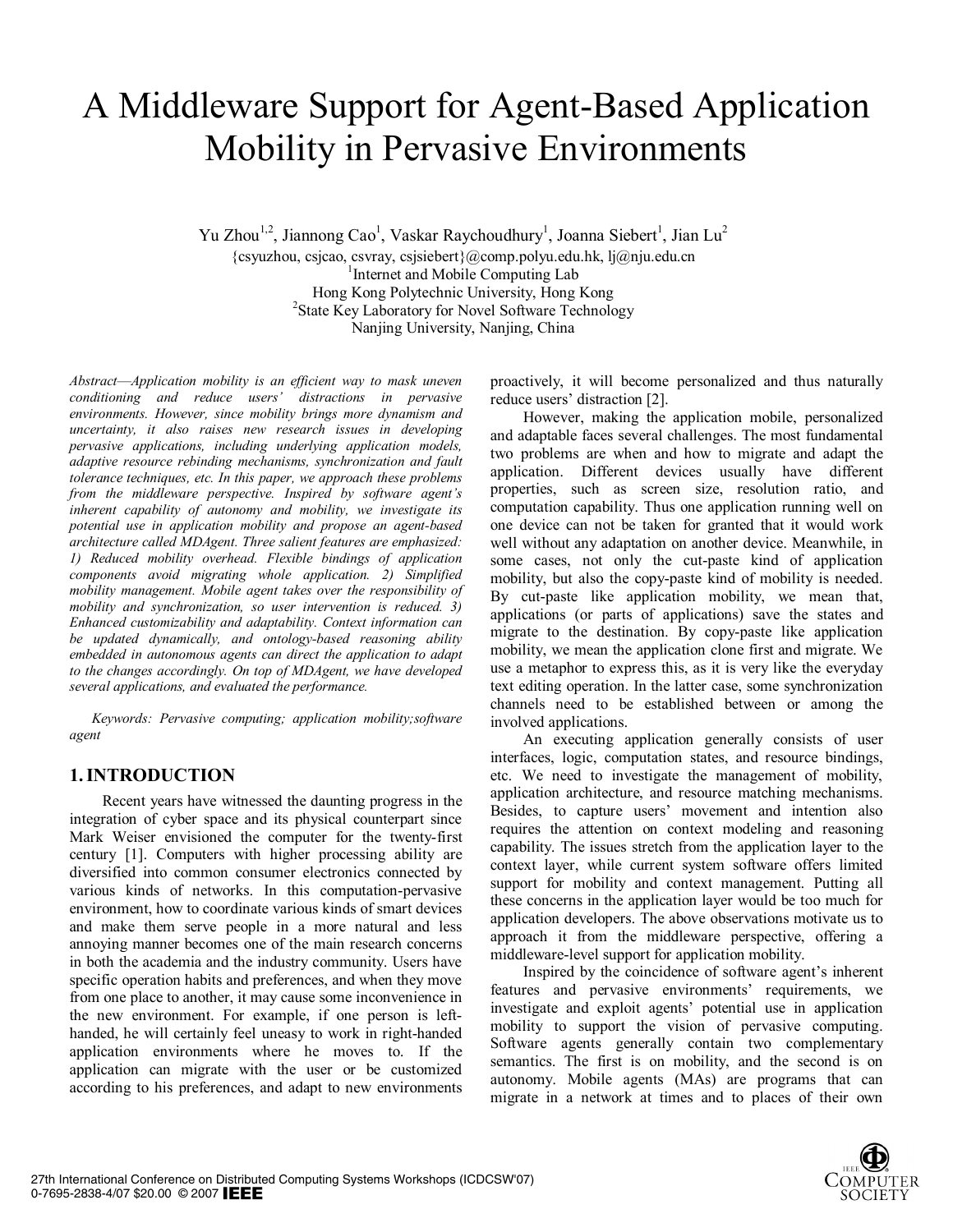choosing [3]; while autonomous agent is a system situated within and a part of an environment that senses and acts on it [4]. Various kinds of agent-based solutions have been proposed and proved to be feasible and efficient in a considerable amount of applications, ranging from software engineering to knowledge engineering [5].

Based on our preliminary work on agent-enabled application mobility [6, 7], we extend the research into the development of the underlying application model, synchronized mechanism and adaptation techniques. Our previous work proves the feasibility of agent enabled application mobility; however it doesn't further investigate the component-level migration, the clone-dispatch application mobility, and resource description and reasoning mechanisms. Compared with other works on application mobility in pervasive environments [8-10], our approach highlights the following characteristics:

- i) Agent-enabled loosely coupled application architecture and flexible resource binding mechanisms support light-weight transmission.
- ii) Agent-based coordination mechanism supports not only follow-me kind of mobility, but also clonedispatch kind.
- iii) Embedded logic-based reasoning utilities in autonomous agents support adaptive migration behaviors.

Besides the above features, employing agents can also leverage the existing methodology and architecture, thus getting the advantage of simpler persistence and mobility management as well as stronger resilience capability [3].

The rest of this paper is organized as follows. In Section 2, we review the related work to our research. In Section 3, we discuss architectural requirements. Based on these requirements and previous analysis, we present the design of our architectural framework in Section 4. Implementation of the applications in our proposed framework and their performance evaluations are described in Section 5. Finally, Section 6 gives the concluding remarks.

# **2.RELATED WORK**

The idea of application mobility results from the requirements of personalized and adaptive services in pervasive environments. Several other research projects have worked on this aspect. For example, there are Gaia, Aura, BEACH, one.world, to name a few. Comprehensive surveys of research in application mobility are impractical in this paper, thus we select and highlight some representative examples in the literature.

Gaia [8, 11] models the pervasive environment as an active space where the application framework uses reflection to explicitly separate the application base-level from metalevel. Applications are decomposed into five parts, namely, model, presentation, adapter, controller and coordinator. Computational reflection manages the complexity in the development of applications, allowing developers to concentrate on the base-level and providing mechanisms to automate meta-level configuration dynamically. The

coordinator manages the component registration, application's life cycle and mobility. However placing all these responsibilities into a single static coordinator module will unavoidably increase its complexity and cause the problem of single point of failure. Besides, Gaia lacks a unified resource definition framework.

Project Aura [12] aims to offer a framework for user mobility in pervasive environments. Applications are organized into services. User tasks become first class entities represented as coalitions of abstract services. The task manager will coordinate these services and transmit them accordingly through a file transfer system after they sense users' mobility. However, Aura didn't address much about adaptation issues after the migration. Besides, inter-space application transmission as well as multi-application synchronization issues have not been further investigated.

BEACH [13] is a software infrastructure providing functionality for synchronous cooperation and interaction with room-ware components. It uses an event dispatching mechanism to support multiple persons using the same devices concurrently. The synchronization is realized through shared objects. When the state of these shared objects changes, the updates are triggered automatically. This is somehow similar to the update mechanism used in our system. But the emphasis of BEACH is to support synchronized multiple devices collaboration, while our research mainly addresses application mobility.

Previously, we also designed an agent-enabled platform supporting application-level mobility [7]. We further the investigation from the aspects of the underlying application model, the mobility management and the separation of concerns in agents. The original framework uses a static binding between agents and applications while the current one adopts an adaptive binding mechanism, in which only parts of application need to be wrapped to migrate. It can help reduce the migration cost significantly which can be shown in the performance study. Our original framework supports only follow-me kind of mobility, we extend this and also supports clone-dispatch mobility. Also, the reasoning functionalities are separated and incorporated into specific autonomous agents; while these functionalities were formerly mixed together in mobile agents. This separation of concerns also facilitates the agents design because different agents just need to concentrate on their specific roles.

# **3.ARCHITECTURAL REQUIREMENTS**

In this section, we identify some key requirements that should be addressed in the architecture design for application level mobility in pervasive environments.

# **3.1 Application Model**

Component level migration is more desirable compared with migrating the whole application. This requires the applications to support flexible component binding and composition. Pervasive environments offer various kinds of network connections. By leveraging this infrastructure, applications can be designed as a collection of reusable

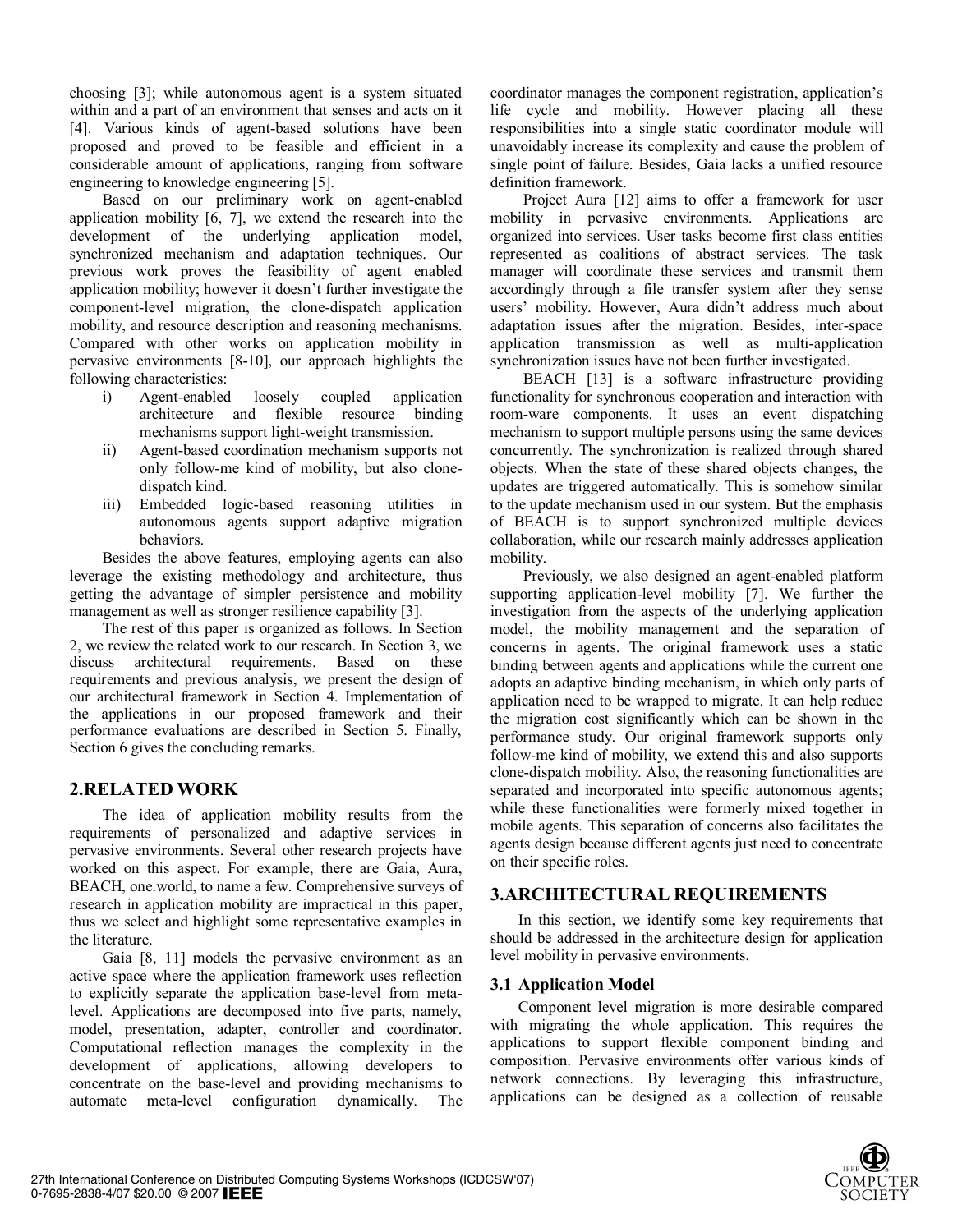distributed objects. The requirements of the application model can be summarized as follows:

- i) Applications should be decomposed into separate parts, such as logics, presentations, resources, data, etc.;
- ii) To coordinate these components, Synchronization mechanisms need to be provided;
- iii) Before and after migration, application states should be consistent and continual, so a state manager component should be provided;
- iv) Various kinds of devices and network conditions exist, so the adaptation mechanisms are also required.

Application models that take the above requirements into consideration can significantly ease this process to achieve environment-adapted and user-customized application level mobility.

#### **3.2 Mobility Management**

What distinguishes application mobility from other kinds, such as data mobility, etc. is that application is a proactive and executable entity. After migrating to the destination, it can continue its execution in the new environment. Basically, there are three aspects to consider. First, which components should be migrated? Second, where is the destination, in the same virtual space or across the space? Third, what kind of migration is needed, cut-paste like or copy-paste like?



#### *Fig. 1 Mobility classification*

Figure 1 gives a mobility classification illustration. In the dimension of mobility modes, there are two categories, one is following the user's location and the other is cloning itself and dispatching to the destination. Application-level clone and dispatch modes are intuitively similar to copy-paste and cutpaste operations respectively, but involve many more concerns. In some cases, we need cut-paste like mobility, for example, when a person is listening to a piece of music, but he has to go to other places for some reason and he doesn't want the music to be interrupted. Now, the best way is, the music player can stop when he moves out (*cut*) and continue when he enters the new place (*paste*). While in other cases, we need copy-paste like mobility. For example, in conference scenarios, we often face the following embarrassments, one or several of the members cannot come due to various kinds of reasons and in this way, the meeting applications might clone themselves (*copy*), and move the copy to the destination (*paste*). The application would start automatically and synchronize with the source application at the destination. Along with the voice transmission, a remote meeting would be possible. In the dimension of mobility domain in Fig.1, due to the current technology limits of coverage, generally one smart space only covers a specific area. Migration across the space boundary requires additional gateway support. Also, applications should be aware of which parts of the components can be migrated, data, presentation, logics or other components. The mobility management design should take these into consideration.

#### **3.3 Resource Binding & Service Customization**

As discussed in the Section 1, after the migration of applications' components, for various reasons, the original resource bindings may be lost. For example, if the network is busy and destination machine has the required resources, then the local resource can be used without the need to transfer resources from the remote source host. This requires a resource rebinding mechanism. As different hosts often have the same resources but with different names, simple syntaxbased matching puts much strict unnecessary constraints, and semantics-based resource matching is much preferred.

Service customization has two categories. The first is for different devices, while the second is for different users. This requires explicit specifications for these two cases, and an introspection ability of applications to adapt to different scenarios.

#### **3.4.Context Awareness**

To capture users' mobility or intention, the application should be aware of users' current context which involves any information that can be used to characterize the situation of an entity relevant to the interaction between a user and an application [14]. Since application's mobility and customizability are strongly connected with users' locations and personal preferences, in system design, this kind of context should be specifically paid attention to.

Different context information often has different properties. For example, users' location information usually changes frequently as people often move from one place to another, while users' preferences or operational habits are generally more stable. Modeling different context information also requires taking their temporal characteristics into consideration.

Usually, the underlying sensors can only collect raw data such as distance, badge (listener) identity, etc. To map these data to useful information such as location, user identity, etc. requires context fusion mechanisms. Besides, some context reasoning and prediction functionalities should also be provided to improve the performance.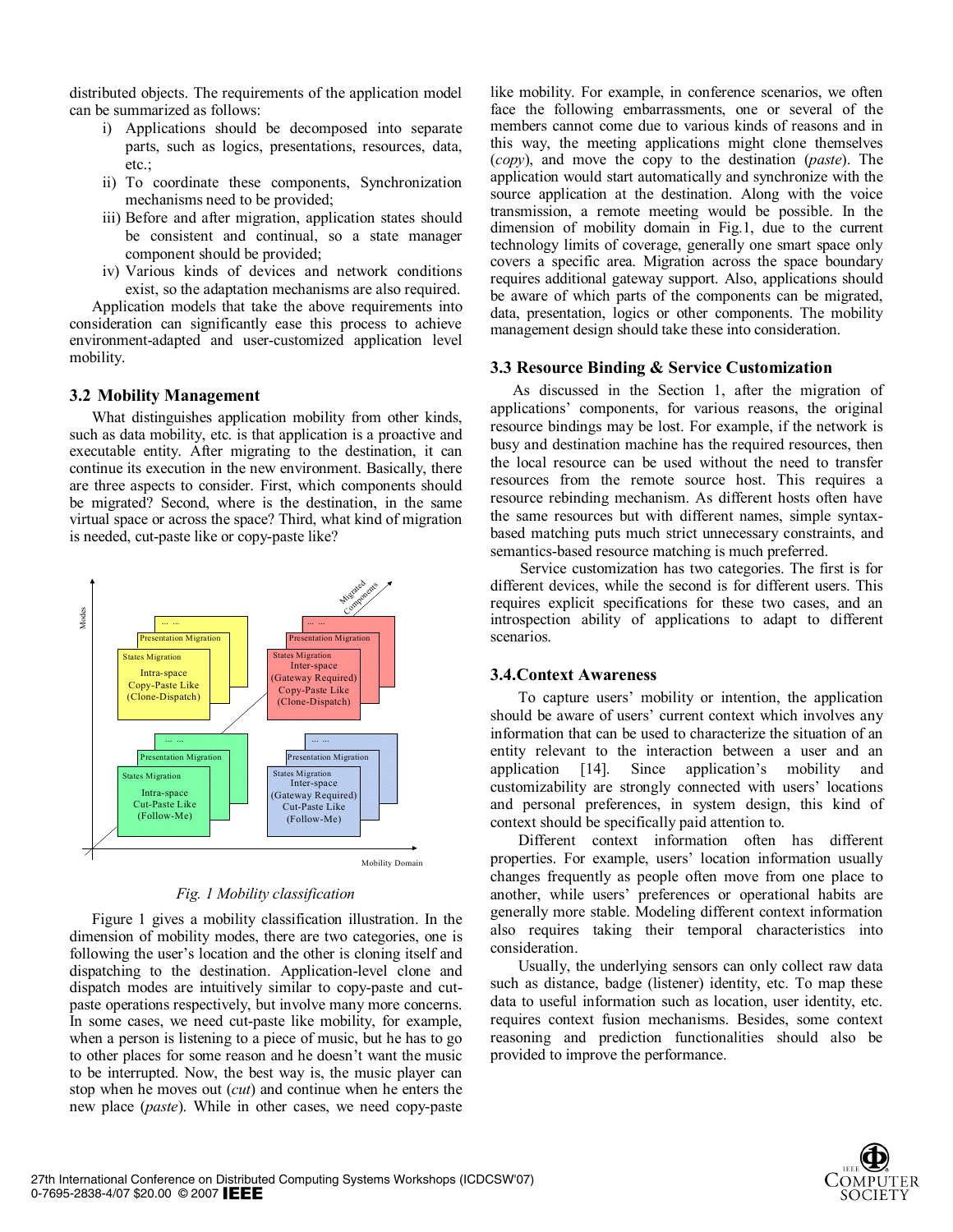

*Fig. 2 Framework Overview. Fig. 3. Application Model* 

# **4. ARCHITECTURAL FRAMEWORK**

In this section, we introduce our architectural framework addressing the issues discussed above.

## **4.1 Framework Overview**

Figure 2 gives the general view of our architecture design. The architecture is comprised of four layers, i.e., Sensor Layer, Context Layer, Agent Layer, and Application Layer.

Sensor layer will collect data from these physically or logically deployed sensors detecting users' mobility, network connectivity, latency, etc. Due to the variety and frequent inaccuracy of these data sources, they cannot be used directly in the upper level.

In context layer, first, a classifier component will store the data into different databases according to their temporal characteristics. A context monitor will observe this process. If some predefined conditions occur, the autonomous agents will be triggered and these agents will continue the following process.

Agent layer is the key to connect the context layer and the application layer. It consists of two kinds of agent managers, one is the mobile agent manager, and the other is autonomous agent manager. Autonomous agent (AA) is responsible for reasoning and decision-making according to the data received from context layer. Mobile agent (MA) is responsible for the wrap of application components. They communicate through message passing. When autonomous agent finds user's movement or user's indication to move an application to a remote host (cut-paste kind or copy paste kind), it first notifies

the MA to prepare to migrate, and record the application state. After getting the destination, MA retrieves complied resource and application information (maybe owl-enabled as can match in a semantic way) from the registry center. Then according to the result and the application-specific rules, AA decides whether to transfer the states only or the interface only or other possible component combinations in application layer. Mobile agents will take over the next transmission and synchronization work according to the application-specific requirements.

# **4.2 Application Management**

To support highly customizable and adaptable applications, we proposed a loosely-coupled application model based on the Observer Design Pattern [15].

## **4.2.1 Application architecture**

Our application architecture has two levels as shown in Fig. 3. Upper level mainly consists of some application components, such as logics, presentations, resources, etc., together with some description files, such as user profiles, device profiles, resource profiles and interface descriptions. Logic controller handles the processing of data and resources and controls the presentation components. As this level directly interacts with users, it is visible to them.

In base level, the main modules are coordinator, snapshot manager, mobile agent, and adaptor. The coordinator establishes the synchronization link between different presentations and interacts with snapshot management and mobile agent. Basically, different presentations register themselves to the coordinator. When the states change, these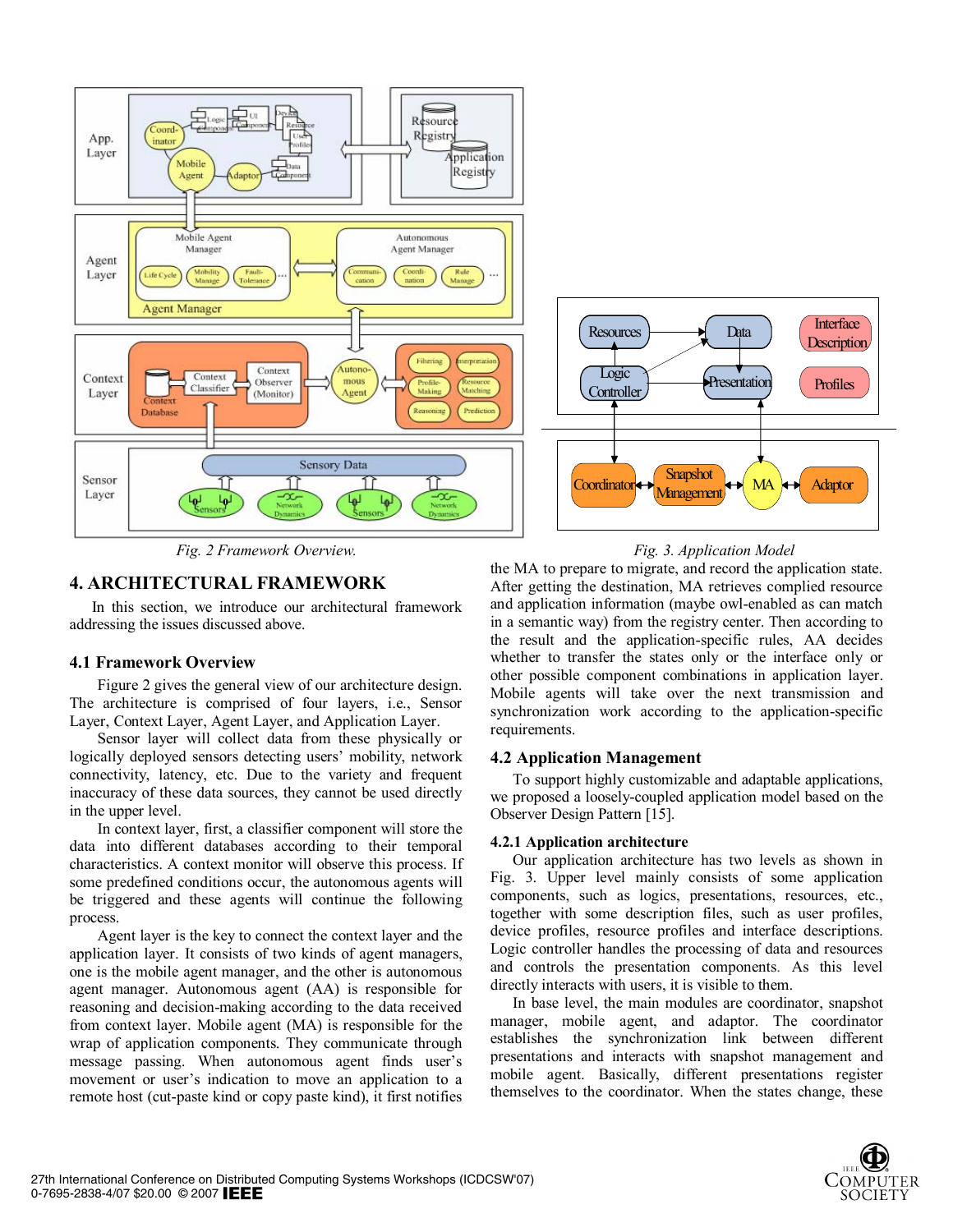

*Fig. 4 Interaction Diagram*

presentations can get notified automatically. In this way, not only we get a loosely-coupled architectural model but also simplified consistence control and higher component reusability. The snapshot management is responsible for persistence process control of running applications, while mobile agent is for application wrapping and migration to the destination. Due to the high dynamism and variety in the environments, the adaptor comes to bridge the mismatch. As this layer mainly deals with underlying supporting work, it is transient to end users.

## **4.2.2 Dynamic interaction**

Applications first register themselves to the application and resource registry centers with their interface descriptions and other parameters such as specific device requirements, user preferences, etc, in a WSDL-like format. When the mobile agent gets the message of migration, it firstly parses the scripts. If the migration is follow-me alike, it contacts the registry centers first to find whether the destination has the corresponding components and resources. Then it suspends the current execution of application, collects and wraps the snapshots together with corresponding components, migrates to destination hosts and resumes application execution there. If the migration is clone-dispatch alike, it also looks up in the registry center first to find whether the destination host has required resources and components.

After migration, the application needs to be adapted in the new environments, the mobile agent will contact adaptor to conduct necessary adaptations according to some customizable parameters to adjust some sizes, resolutions, etc.

# **4.3 Agent Management**

Figure 2 shows some key components of agent management. In this section, we will elaborate on them and other agent-related components.

In our model, the agents function like a thread weaving the applications and the context management. Specifically, we distinguish two kinds of agents according to their different roles. They are autonomous agent and mobile agent respectively. These agents collaborate together and interact closely with both the application layer and the context layer.

The Autonomous agent manager mainly has the communication and coordination utilities and serves as a rule manager for autonomous agents. These agents will logically exist in the context layer and listen to the context events. The context observer continually monitors and broadcasts the context information. Not all of this information is useful. Some are duplicates and some are irrelevant. Agents will filter and find their interested subjects and interpret them accordingly. For example, when the context observer finds user's location being changed and announces this event, autonomous agents will capture this information and interpret it as the user will leave the room and inform the coordinator. The coordinator will subsequently call for snapshot manager to record the current application states if necessary, and then suspended the application. When the user's new location is announced, autonomous agents will firstly check application related profiles including resources, preferences, and device properties. Then the autonomous agents will contact the

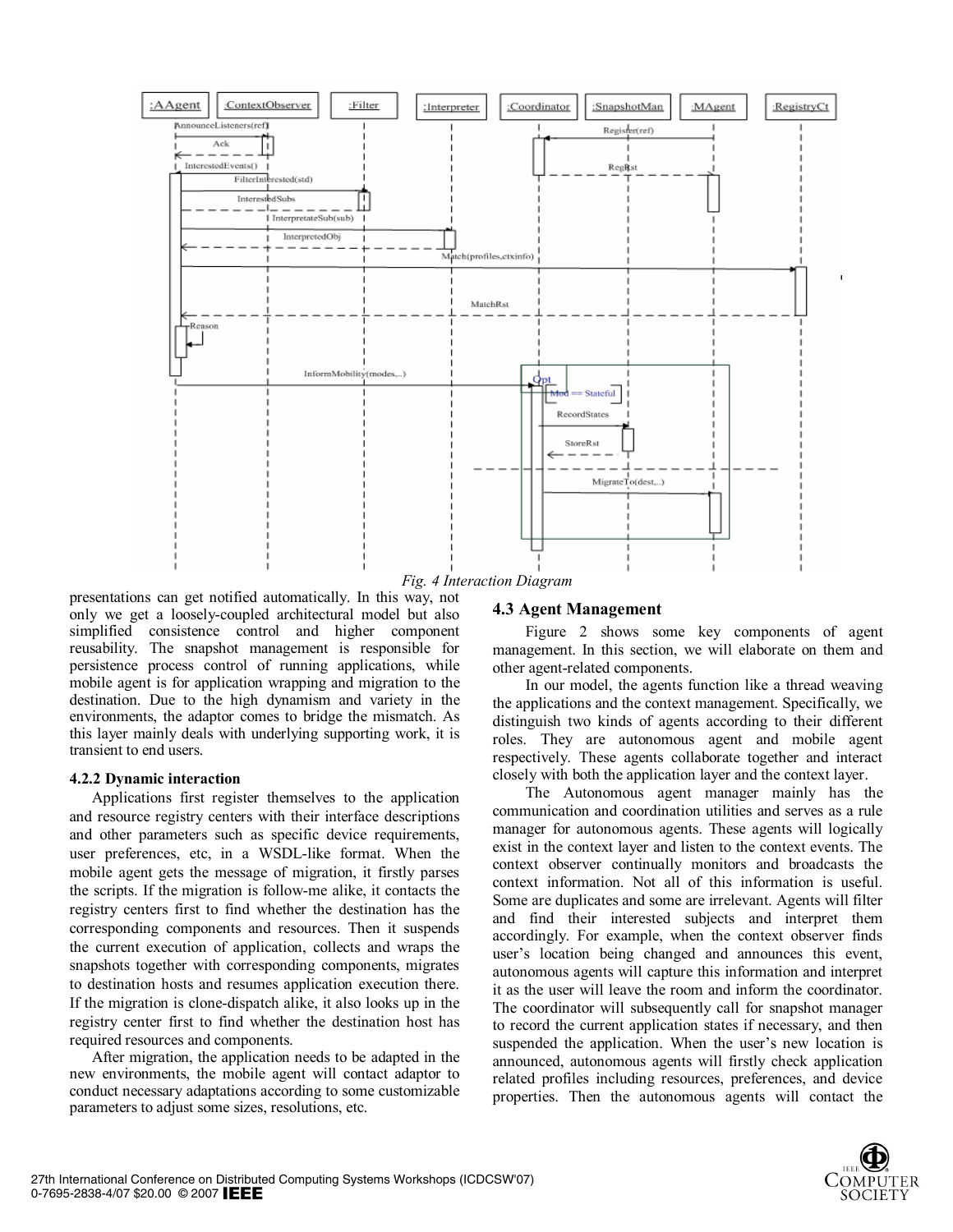registry center about destination environment information, such as, whether the devices are compatible, if the application components exist there, whether the network situation allows the local data to be copied. Based on the above considerations and user defined rules, the autonomous agent will decide whether and what parts of application will be shipped to the new environments through a message to the mobile agent manager.

Mobile agent will wrap the corresponding components, check out from the current site, check in at the destination, inform the coordinator to establish the synchronization link if necessary and resume the execution. The interaction is pictorially described as a sequence diagram in Fig. 4. In this way, mobile agent is not bounded to a specific component of applications; instead it can wrap any serializable part and migrate to the destination.

# **4.4 Resource Description & Agent Reasoning Mechanism**

In pervasive environments, various kinds of resources with different properties exist. Some are transferable, others are not; some can be easily substituted, others can not. For example, a printer is not transferable but can be substituted while database is neither transferable nor easily substituted, and a PDA is transferable but not easily to be substituted as users' profiles and preferred software are installed. In order to share and utilize these resources, a representation framework is in need. We use ontology to model the resources and their inter-relations, as it not only supports resource matching semantically, but also facilitates the reasoning process.

In the domain of knowledge-based systems, ontology means a specification of a representational vocabulary for a shared domain of discourse -- definitions of classes, relations, functions and other objects, as in software literatures, what "exists" is exactly what can be represented [16].

To support ontology, one description mechanism must be selected. We choose Web Ontology Language (OWL) for its generality. OWL [17] is a semantic markup language for publishing and sharing ontology proposed by W3C's Web Ontology Working Group. It is developed as a vocabulary extension of Resource Description Framework (RDF). OWL follows the XML syntax and has the advantage of platformindependence. For example, we can define a specific printer in this way:

| $\langle$ owl: Class rdf: ID = "hpLaserJet"><br><rdfs:comment>hp color printer</rdfs:comment> |               |
|-----------------------------------------------------------------------------------------------|---------------|
|                                                                                               |               |
| $\leq$ rdfs:subClassOf                                                                        | rdf:resource= |
| "#Printer;Substitutable;UnTransferable"/>                                                     |               |
| <owl:objectproperty rdf:id="locatedIn"></owl:objectproperty>                                  |               |
| <rdfs:range rdf:resource="#Office821"></rdfs:range>                                           |               |
| <rdfs:type rdf:resource="TransitiveProperty"></rdfs:type>                                     |               |
| $\le$ /owl:ObjectProperty>                                                                    |               |
| .                                                                                             |               |
| $\langle$ /owl·Class>                                                                         |               |

## *Fig. 5 Owl Description Illustration*

By abstracting and specifying some key properties in OWL format, we can check the resource compatibility semantically and customize the application accord to the checking results and other context information. First, an autonomous agent will retrieve the resources available in the destination host from the registry center in the standard OWL Query Language (OWL-QL) and then carry out the compatibility checking using predefined rules which can be encoded in a RDF format as the following script shows. The example script in Fig.8 means predicate '*locatedIn*' is a transitive property; if the resources in the source and destination are both the 'printer' types, then they are compatible; and if the resources in sources and destinations are compatible and network condition is good (response time is less than 1000 ms), then the autonomous agent will issue a move command which will be transformed to a concrete action.

| [Rule1: (?p imcl:locatedIn ?q), (?q imcl:locatedIn ?t) ->                      |
|--------------------------------------------------------------------------------|
| $(?p$ imcl:locatedIn $?t)$ ]                                                   |
| [Rule2: (?ptr imcl:printerObj 'printer'), (?srcRsc rdf:type ?ptr), (?destRsc   |
| imcl: printerObj ?ptr)<br>$\Rightarrow$                                        |
| (?srcRsc imcl:compatible ?destRsc)]                                            |
| [Rule3: (?addr1 imcl:address ?value1), (?addr2 imcl:address ?value2), (?srcRsc |
| imcl:compatible ?destRsc), $(2n$ imcl:responseTime $2t$ ),lessThan(?t,         |
| $'1000''''$ xsd:double) ->                                                     |
| (?action imcl:actName "move"), (?action imcl:srcAddress ?add1), (?action       |
| imcl:destAddress ?add2)]                                                       |
|                                                                                |

#### *Fig. 6 RDF Rule Illustration*

When MA gets to the destination and resumes the application there, it will also check with the coordinator and make some adjustments according to the environment configurations.

# **5.IMPLEMENTATION & PERFORMANCE EVALUATIONS**

In this section, we describe the implementation of a prototype of the proposed architecture for application mobility and some sample applications built upon the framework. The prototype is written in Java 1.4, and the agent server is JADE 3.4 [18]. We use several open source packages (in Jar file). Dozens of Cricket Sensors are deployed to collect user's location and identity data. The prototype consists of a running kernel of context management, MA manager, AA manager, and abstract application interfaces. Context kernel employs a publish/subscribe design pattern. When the subscribed events occur, the information will be multicast to the registered listeners. Both autonomous agents and mobile agents are implemented as specific agents inheriting JADE's Agent class. Jena [19] is used as the reasoning engine embedded in autonomous agents.

We built six demo applications based on this infrastructure, namely smart media player, follow-me editor, ubiquitous slide show, handheld editor, handheld music player, and follow-me instant messenger. Among these applications, we will introduce two of them as they demonstrate different kinds of application mobility. The first is a follow-me kind of music player. It can stop music when listener is out of the room and continue playing when the listener enters the room within the same space. In this demo, application is divided into several functional components, codec logic, interface, and data files. When the context

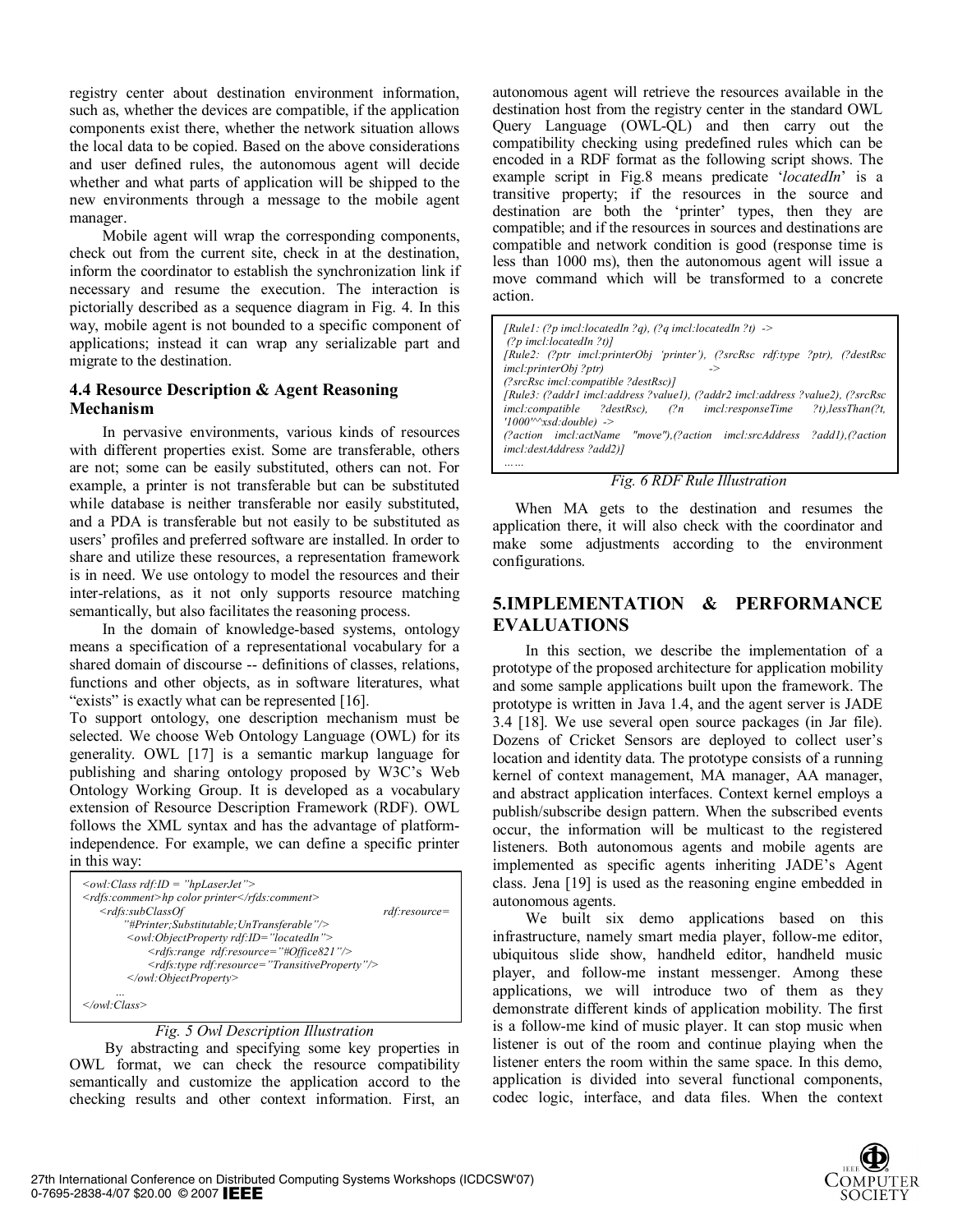manager senses the change of user's location, it notifies autonomous agents, autonomous agents think the user is going to leave the room and issue a command to the coordinator suspending the current music, as this is a stateful application, coordinator will call snapshot to record the current states. When user enters a new place, context manager notifies autonomous agents, which first contact the destination hosts and check whether the required resource or application exists or not. In this case, the resource is the music files in the playlist. If these files don't exist in the destination, they will be played remotely through URL in the original host. We use Juddi and MySQL as the backend application and resource registry center. Autonomous agent first check whether the application exists or not in the destination. If it exists, mobile agent just wraps the state and migrates. Otherwise, it will also carry the logics and user interface as well as the states.

To evaluate the platform performance and without the loss of generality, we assume the destination host contains the application user interface but no music data nor application logic. We calculate the time consumption in three phases: suspension, migration takes and resumption. Time consumptions of suspension and resumption are easy to calculate, as they occur in the same place. But migration involves two places whose clocks are not synchronized. In this case, we calculate the round trip time cost. According to stable physical properties of crystal frequency, the difference of time values of clocks at the same time is nearly a constant value. In this way, adding up the round trip migration time cost can just eliminate the error introduced by asynchronization in different hosts, i.e.,

> *T2@H2 – T1@H1 + T4@H1 – T3@H2 = T2@H2 – T1@H2 + T4@H1 – T3@H1*

Note: Ti@Hj means time value at the moment of 'i', in Host (Place) j



*Fig. 7 Time Cost Illustration* 

In our previous work, for specific applications, we use a static binding between mobile agents and applications. In this way, application components including the data, logic, and user interfaces all migrate with users. It will decrease the performance when the applications' size grows up

In the experiment conducted, we use different sizes of music files. The evaluation result is shown in Fig.8. The experiment is done on 2 computers with P4 1.7GHz, 256M memory and PM1.6GHz, 512M memory respectively connected by 10Mbps Ethernet. The evaluation results hint that as the file size increases, only resumption takes more time, suspension and migration are not affected much. Although resumption takes more time, the total increased scale is acceptable, about less than 200 milliseconds when the file size increases from 2.0MB to 7.5MB.





*Fig. 8 Performance with adaptive component binding* In order to give a comparative view of the efficiency of the adaptive component migration, we also measured the time consumption in the original design [7]. The corresponding performance evaluation and comparison are given in Fig.9 and Fig.10.





*Fig. 10. Comparative time cost*

The second application is to demonstrate clone-dispatch kind of migration. It needs to cross different spaces in our